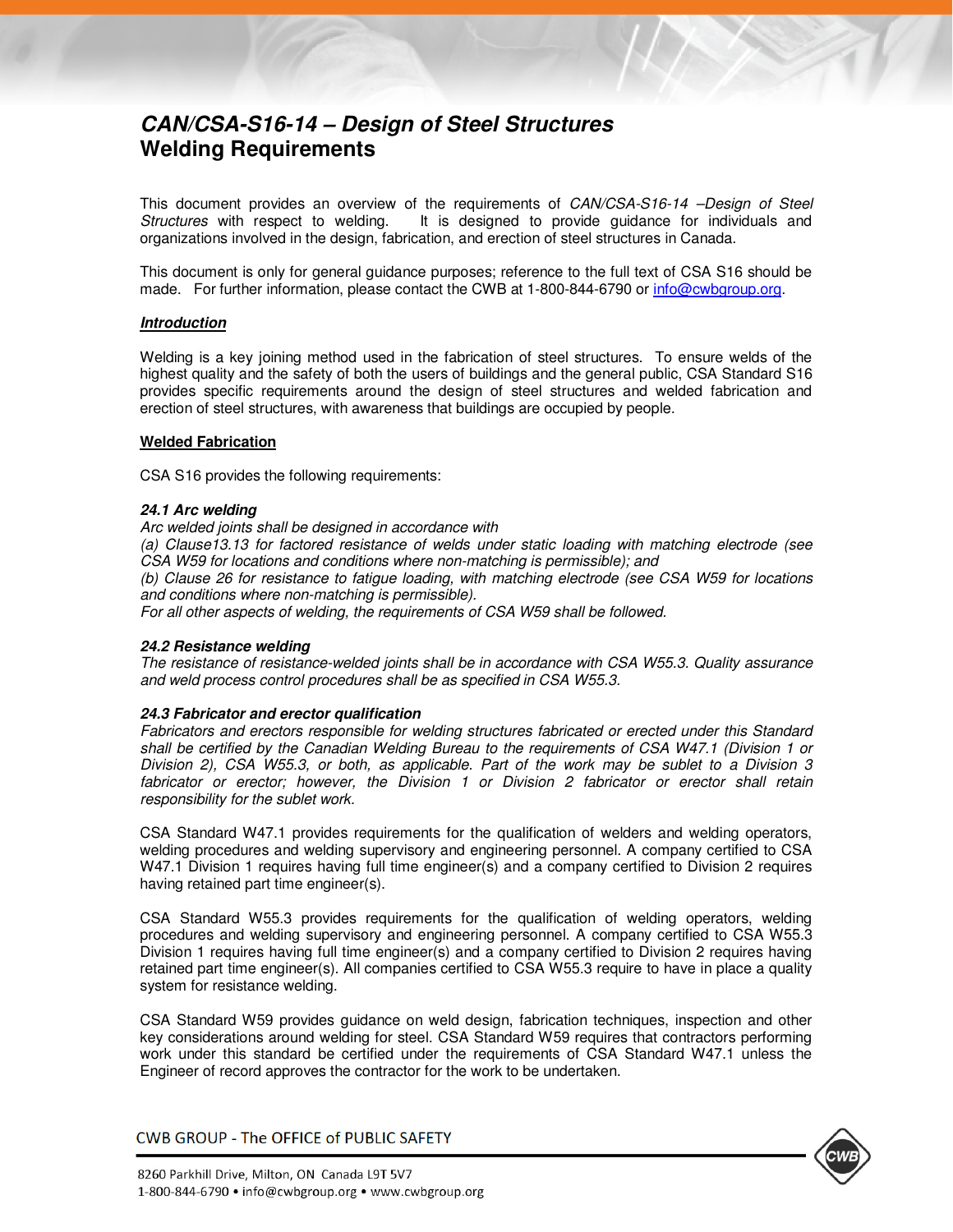An organization meeting the requirements of CSA Standard W47.1 and / or CSA Standard W55.3 will have qualified welders, operators, accepted welding procedures and accepted supervisory/engineering personnel. All elements of the welding operation will be independently verified by the Canadian Welding Bureau on an on-going basis.

Please note that there are no domestic or international equivalents to CSA Standard W47.1 and / or CSA Standard W55.3. Other national systems, such as that of the American Welding Society (AWS) do not include key concepts such as independent and on-going verification and welding supervisors/engineers. The CWB strongly cautions the reader around accepting substitutions; doing so may contravene the intent of CSA S16 and place public safety at risk.

For a listing of all organizations that currently meet the requirements of CSA Standard W47.1 and CSA Standard W55.3 please see www.cwbgroup.org.

#### **Welding Inspection**

# *30.5.1 Extent of examination*

#### *30.5.1.1 General*

The fabricator or erector shall visually inspect all welds. Non-destructive examination of welds (other than visual) shall be completed by the fabricator or erector when specified by the owner. Third party welding inspection (visual and/or non-destructive) shall be performed when required by the owner.

### *30.5.2.2 Competency of all personnel performing non-destructive testing (not including visual inspection)*

Competency of all personnel performing non-destructive testing, other than visual, shall be in accordance with CAN/CGSB-48.9712/ISO9712.

#### *30.5.2.3 Competency for third-party personnel performing non-destructive testing (visual inspection only)*

The competency of third-party visual inspection personnel shall meet the requirements of CSA W178.2 or AWS QC1. AWS inspectors shall have evidence of an eye exam showing 20/20 vision corrected or uncorrected within the last 2 years.

#### *30.5.2.5 Non-destructive testing personnel*

Non-destructive testing personnel referenced in Clause 30.5.2.2 and 30.5.2.3 shall meet the requirements of Level 2 or 3 of CSA W178.2, AWS QC1 or CAN/CGSB-48.9712/ISO9712 as applicable. Level 1 personnel (or a CAWI under AWS QC1) may only perform the applicable tasks under the direct supervision of a Level 2 or 3 personnel.

*Note:* For personnel certified under AWS QC1, a CWI or SCWI is equivalent to an inspector certified to Level II of CSA W178.2.

# *30.5.3 Acceptance criteria*

The fabricator or erector shall ensure that all welds under their responsibility comply with the CSA W59. When third-party welding inspection is required by the owner, such verification shall be completed by the fabricator or erector prior to the third-party inspection.

Unless otherwise specified, the acceptance criteria for all welds shall be in accordance with CSA W59.

CSA Standard W59 requires that all welds be visually inspected. In addition, when required by contract weld inspection must be completed by certified welding inspectors or a welding inspection organization following the requirements of CSA Standard W178.2 or CSA Standard W178.1 respectively. It also requires that CSA Standard W59 be followed for the acceptance criteria for all welds. It should be noted that CSA Standard W178.2 has individual "product categories" that inspectors may qualify to, including one for CSA Standard W59.

For a listing of all organizations and individuals who currently meet the requirements of CSA Standard W178.1 and CSA Standard W178.2, please see www.cwbgroup.org.

CWB GROUP - The OFFICE of PUBLIC SAFETY